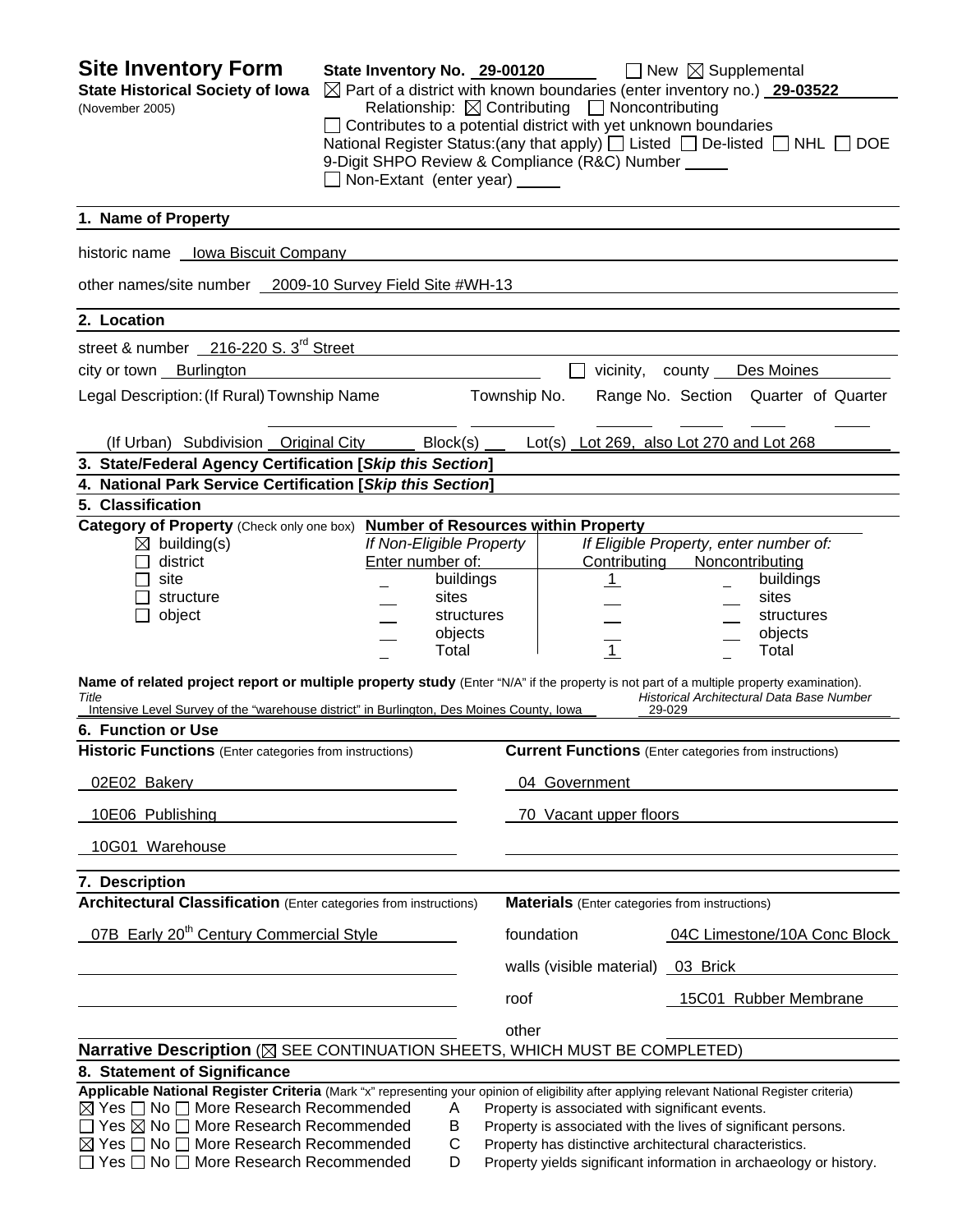| Address 216-220 S. 3 <sup>rd</sup> Street<br>County<br>Des Moines                                                                                                                                                                                                                                                                                                                                                                                                                                                                                                                                                                                                                                                                                                                                                                                                                                                                                                                                                                                                                                                                                                                                                                                                                                                                                                                                                                                                                                                                                                                                                                                                                                                                       | Site Number<br>29-00120                           |
|-----------------------------------------------------------------------------------------------------------------------------------------------------------------------------------------------------------------------------------------------------------------------------------------------------------------------------------------------------------------------------------------------------------------------------------------------------------------------------------------------------------------------------------------------------------------------------------------------------------------------------------------------------------------------------------------------------------------------------------------------------------------------------------------------------------------------------------------------------------------------------------------------------------------------------------------------------------------------------------------------------------------------------------------------------------------------------------------------------------------------------------------------------------------------------------------------------------------------------------------------------------------------------------------------------------------------------------------------------------------------------------------------------------------------------------------------------------------------------------------------------------------------------------------------------------------------------------------------------------------------------------------------------------------------------------------------------------------------------------------|---------------------------------------------------|
| <b>Burlington</b><br>City                                                                                                                                                                                                                                                                                                                                                                                                                                                                                                                                                                                                                                                                                                                                                                                                                                                                                                                                                                                                                                                                                                                                                                                                                                                                                                                                                                                                                                                                                                                                                                                                                                                                                                               | 29-03522<br><b>District Number</b>                |
| <b>Criteria Considerations</b><br>$\Box$ A Owned by a religious institution or used<br>$\Box$ E A reconstructed building, object, or structure.<br>for religious purposes.<br>$\Box$ F A commemorative property.<br>B Removed from its original location.<br>$\Box$ G Less than 50 years of age or achieved significance within the past<br>C A birthplace or grave.<br>50 years.<br>D A cemetery                                                                                                                                                                                                                                                                                                                                                                                                                                                                                                                                                                                                                                                                                                                                                                                                                                                                                                                                                                                                                                                                                                                                                                                                                                                                                                                                       |                                                   |
| Areas of Significance (Enter categories from instructions)<br><b>Significant Dates</b>                                                                                                                                                                                                                                                                                                                                                                                                                                                                                                                                                                                                                                                                                                                                                                                                                                                                                                                                                                                                                                                                                                                                                                                                                                                                                                                                                                                                                                                                                                                                                                                                                                                  |                                                   |
| Construction date<br>05: Commerce<br>1914-15                                                                                                                                                                                                                                                                                                                                                                                                                                                                                                                                                                                                                                                                                                                                                                                                                                                                                                                                                                                                                                                                                                                                                                                                                                                                                                                                                                                                                                                                                                                                                                                                                                                                                            | □ check if circa or estimated date                |
| the contract of the contract of the contract of the contract of the contract of<br>Other dates, including renovation                                                                                                                                                                                                                                                                                                                                                                                                                                                                                                                                                                                                                                                                                                                                                                                                                                                                                                                                                                                                                                                                                                                                                                                                                                                                                                                                                                                                                                                                                                                                                                                                                    |                                                   |
| 17: Industry                                                                                                                                                                                                                                                                                                                                                                                                                                                                                                                                                                                                                                                                                                                                                                                                                                                                                                                                                                                                                                                                                                                                                                                                                                                                                                                                                                                                                                                                                                                                                                                                                                                                                                                            |                                                   |
| <b>Architect/Builder</b><br><b>Significant Person</b><br>(Complete if National Register Criterion B is marked above)<br>Architect                                                                                                                                                                                                                                                                                                                                                                                                                                                                                                                                                                                                                                                                                                                                                                                                                                                                                                                                                                                                                                                                                                                                                                                                                                                                                                                                                                                                                                                                                                                                                                                                       |                                                   |
| <b>Builder</b><br>Iowa Biscuit Co.                                                                                                                                                                                                                                                                                                                                                                                                                                                                                                                                                                                                                                                                                                                                                                                                                                                                                                                                                                                                                                                                                                                                                                                                                                                                                                                                                                                                                                                                                                                                                                                                                                                                                                      |                                                   |
| Narrative Statement of Significance ( $\boxtimes$ SEE CONTINUATION SHEETS, WHICH MUST BE COMPLETED)                                                                                                                                                                                                                                                                                                                                                                                                                                                                                                                                                                                                                                                                                                                                                                                                                                                                                                                                                                                                                                                                                                                                                                                                                                                                                                                                                                                                                                                                                                                                                                                                                                     |                                                   |
| 9. Major Bibliographical References                                                                                                                                                                                                                                                                                                                                                                                                                                                                                                                                                                                                                                                                                                                                                                                                                                                                                                                                                                                                                                                                                                                                                                                                                                                                                                                                                                                                                                                                                                                                                                                                                                                                                                     |                                                   |
| Bibliography $\boxtimes$ See continuation sheet for citations of the books, articles, and other sources used in preparing this form                                                                                                                                                                                                                                                                                                                                                                                                                                                                                                                                                                                                                                                                                                                                                                                                                                                                                                                                                                                                                                                                                                                                                                                                                                                                                                                                                                                                                                                                                                                                                                                                     |                                                   |
| 10. Geographic Data<br><b>UTM References (OPTIONAL)</b>                                                                                                                                                                                                                                                                                                                                                                                                                                                                                                                                                                                                                                                                                                                                                                                                                                                                                                                                                                                                                                                                                                                                                                                                                                                                                                                                                                                                                                                                                                                                                                                                                                                                                 |                                                   |
| Zone<br>Easting<br>Northing<br>Zone<br>Easting                                                                                                                                                                                                                                                                                                                                                                                                                                                                                                                                                                                                                                                                                                                                                                                                                                                                                                                                                                                                                                                                                                                                                                                                                                                                                                                                                                                                                                                                                                                                                                                                                                                                                          | Northing                                          |
| 2<br>1<br>3<br>4                                                                                                                                                                                                                                                                                                                                                                                                                                                                                                                                                                                                                                                                                                                                                                                                                                                                                                                                                                                                                                                                                                                                                                                                                                                                                                                                                                                                                                                                                                                                                                                                                                                                                                                        |                                                   |
|                                                                                                                                                                                                                                                                                                                                                                                                                                                                                                                                                                                                                                                                                                                                                                                                                                                                                                                                                                                                                                                                                                                                                                                                                                                                                                                                                                                                                                                                                                                                                                                                                                                                                                                                         |                                                   |
| See continuation sheet for additional UTM references or comments<br>11. Form Prepared By                                                                                                                                                                                                                                                                                                                                                                                                                                                                                                                                                                                                                                                                                                                                                                                                                                                                                                                                                                                                                                                                                                                                                                                                                                                                                                                                                                                                                                                                                                                                                                                                                                                |                                                   |
|                                                                                                                                                                                                                                                                                                                                                                                                                                                                                                                                                                                                                                                                                                                                                                                                                                                                                                                                                                                                                                                                                                                                                                                                                                                                                                                                                                                                                                                                                                                                                                                                                                                                                                                                         |                                                   |
| name/title Hal Morton, Volunteer                                                                                                                                                                                                                                                                                                                                                                                                                                                                                                                                                                                                                                                                                                                                                                                                                                                                                                                                                                                                                                                                                                                                                                                                                                                                                                                                                                                                                                                                                                                                                                                                                                                                                                        | Rebecca Lawin McCarley, Consultant, Davenport, IA |
| organization Burlington Historic Preservation Commission                                                                                                                                                                                                                                                                                                                                                                                                                                                                                                                                                                                                                                                                                                                                                                                                                                                                                                                                                                                                                                                                                                                                                                                                                                                                                                                                                                                                                                                                                                                                                                                                                                                                                | date February 16, 2010                            |
| street & number<br>City Hall, 400 Washington Street                                                                                                                                                                                                                                                                                                                                                                                                                                                                                                                                                                                                                                                                                                                                                                                                                                                                                                                                                                                                                                                                                                                                                                                                                                                                                                                                                                                                                                                                                                                                                                                                                                                                                     | telephone 319-753-8158                            |
| <b>Burlington</b><br>city or town                                                                                                                                                                                                                                                                                                                                                                                                                                                                                                                                                                                                                                                                                                                                                                                                                                                                                                                                                                                                                                                                                                                                                                                                                                                                                                                                                                                                                                                                                                                                                                                                                                                                                                       | zip code $52601$<br>state lowa                    |
| ADDITIONAL DOCUMENTATION (Submit the following items with the completed form)                                                                                                                                                                                                                                                                                                                                                                                                                                                                                                                                                                                                                                                                                                                                                                                                                                                                                                                                                                                                                                                                                                                                                                                                                                                                                                                                                                                                                                                                                                                                                                                                                                                           |                                                   |
| <b>FOR ALL PROPERTIES</b><br>Map: showing the property's location in a town/city or township.<br>1.<br>Site plan: showing position of buildings and structures on the site in relation to public road(s).<br>2.<br>Photographs: representative black and white photos. If the photos are taken as part of a survey for which the Society is to be<br>3.<br>curator of the negatives or color slides, a photo/catalog sheet needs to be included with the negatives/slides and the following<br>needs to be provided below on this particular inventory site:<br>Roll/slide sheet #<br>Frame/slot #<br>Roll/slide sheet #<br>Frame/slot #<br>Roll/slide sheet #<br>Frame/slot #<br>$\boxtimes$ See continuation sheet or attached photo & slide catalog sheet for list of photo roll or slide entries.<br>$\boxtimes$ Photos/illustrations without negatives are also in this site inventory file.<br>FOR CERTAIN KINDS OF PROPERTIES, INCLUDE THE FOLLOWING AS WELL<br>Farmstead & District: (List of structures and buildings, known or estimated year built, and contributing or noncontributing status)<br>1.<br>2.<br><b>Barn:</b><br>A sketch of the frame/truss configuration in the form of drawing a typical middle bent of the barn.<br>a.<br>A photograph of the loft showing the frame configuration along one side.<br>b.<br>A sketch floor plan of the interior space arrangements along with the barn's exterior dimensions in feet.<br>State Historic Preservation Office (SHPO) Use Only Below This Line<br>Concur with above survey opinion on National Register eligibility: $\Box$ Yes $\Box$ No $\Box$ More Research Recommended<br>This is a locally designated property or part of a locally designated district. | Date Taken<br>Date Taken<br>Date Taken            |
| Comments:                                                                                                                                                                                                                                                                                                                                                                                                                                                                                                                                                                                                                                                                                                                                                                                                                                                                                                                                                                                                                                                                                                                                                                                                                                                                                                                                                                                                                                                                                                                                                                                                                                                                                                                               |                                                   |
| Evaluated by (name/title):                                                                                                                                                                                                                                                                                                                                                                                                                                                                                                                                                                                                                                                                                                                                                                                                                                                                                                                                                                                                                                                                                                                                                                                                                                                                                                                                                                                                                                                                                                                                                                                                                                                                                                              | Date:                                             |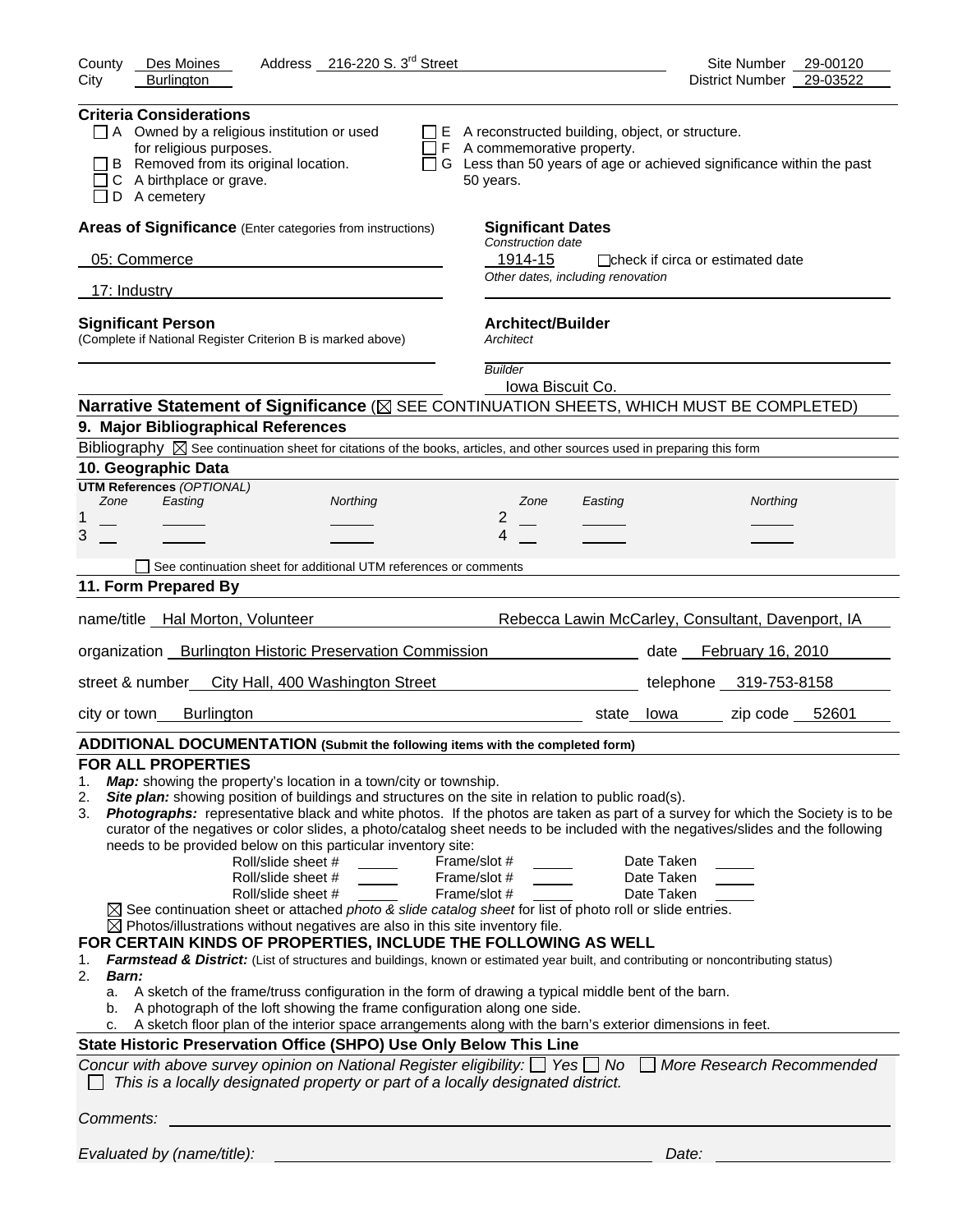Page 1

| <b>Iowa Biscuit Company</b>       | Des Moines |  |  |
|-----------------------------------|------------|--|--|
| Name of Property                  | County     |  |  |
| 216-220 S. $3^{\text{rd}}$ Street | Burlington |  |  |
| Address                           | City       |  |  |

#### **7. Narrative Description**

The Iowa Biscuit Company building is a five-story brick factory and warehouse facility. The north, south, and east (rear) sides are finished in standard red common brick, as opposed to the darker red finish brick on the façade (west). The façade has restrained Classical Revival details with stone accents on the brick. The façade is also divided into a traditional three part design, typically identified with commercial and industrial buildings in this period. The façade is divided into three bays horizontally as well. The side bays on the first story are accented with brick quoins on either side of an entry and window. The quoins are connected at the top by a limestone "lintel" to create two defined entry areas. The center bay has two windows with stone sills. The second through fourth stories are identical in design on the façade. The first and third bays are composed of two window openings and the middle bay is a large opening, which appear to have had three windows historically. All the façade windows are covered, so the window style is unknown. The left (north) window opening on these three stories, as well as the ground story, appears to have historically been filled with brick. The fifth story of the façade is set apart from the middle section of the building by protruded solider brick courses. The windows on the fifth story follow the similar pattern as the windows below, but they are further accented with solider brick lintels with stone block corners. The brick pilasters from the middle section on either end extend into the fifth story as well, with the addition of center brick and stone detail. The parapet rises slightly towards the center, and the overlaid letters IBC are carved in on a stone circle in the center.

The north side appears to retain original two-over-two-light double-hung wood windows in every opening. Generally, there are 12 windows on each of the five stories, with the center two windows offset slightly to the east from center and accentuated with brick pilasters. The windows have brick sills and segmental arch brick lintels. Additional windows are found on the slightly raised basement story. A faded painted historic sign across the top of building reads: "Iowa Biscuit Co. Wild Rose Brand Crackers."

The south side has an elevator section protruding near the center of the rear (east) half of the building. This section appears original, with two-over-two-light double-hung wood windows on the east side. The west portion of this south elevation has a fire escape with a historic wood door on each story at the far west end. Six two-over-two-light double-hung wood windows are found on the second through fifth stories. The windows are spaced into groups of two. Similar to the north side windows, these windows have brick sills and segmental arch brick lintels. The majority of the first story on this side is covered with the one-story side addition. An addition is depicted here in 1952, though the assessor lists a 1972 for the addition in its current form. It is possible that a later addition was added to the first addition for the current appearance. The west elevation is clad in brick veneer, though the rear (east) is exposed concrete block. The addition does not detract from the larger historic building.

The rear (east) elevation is nearly a full six stories as the basement story is more exposed on this side. A vehicular historic double-door entry in the north (right) bay on the basement story provides direct access into this level from the rear alley. The five windows on each story are spaced into three bays, with two windows, then two windows, and finally one window with a secondary fire escape system. These windows also have two-over-two-light double-hung wood sashes, brick sills, and segmental arch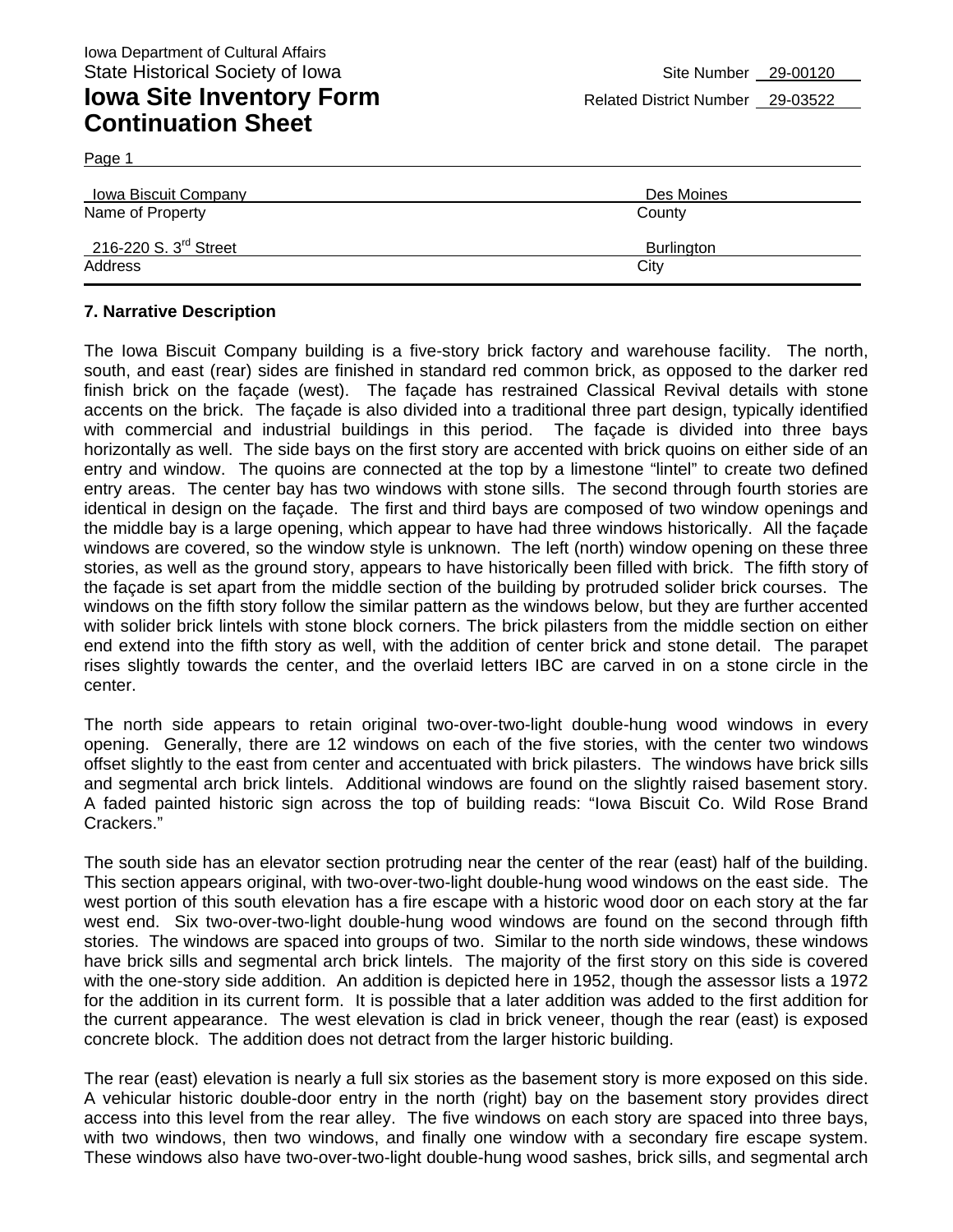Page 2

| Iowa Biscuit Company    | Des Moines |
|-------------------------|------------|
| Name of Property        | County     |
| 216-220 S. $3rd$ Street | Burlington |
| Address                 | City       |

brick lintels. The four fifth story windows in the two large bays are divided into two sets of single-sash two-light segmental windows. This detail is carried over onto the north and south side in the rear portion as well. A historic faded painted sign on this elevation reads: "Iowa Biscuit Co."

#### **8. Narrative Statement of Significance**

The Iowa Biscuit Company appears to be eligible for the National Register of Historic Places as a contributing building in the Manufacturing and Wholesale Historic District. It contributes historically and architecturally to this historic district. The building is one of the large factories that opened shortly after the turn of the 20<sup>th</sup> century in this area. The Iowa Biscuit Company operated here from 1915 to 1934. The factory and business was significant within the history of Burlington, and products were shipped across the country. The Midwest Biscuit Company continued the production of crackers, cookies, and cakes in this facility from 1934 until 1955. The building also appears to be individually eligible for the National Register of Historic Places under Criteria A and C. The history of the company is significantly within the local history of Burlington, and the architecture of the building is an excellent and generally intact example of a factory from this period.

The Iowa Biscuit Company opened in space in 1907 next door at 224-226 S.  $3<sup>rd</sup>$  St. (formerly Warehouse Nos. 2 & 3 of the Burlington Linseed Oil Works), leased from John Blaul's Sons Co. Iowa Biscuit Co. built a new five story state-of-the-art 40,000 square foot facility at 216-220 S.  $3^{\text{rd}}$  St. in 1914-1915 on property purchased from John Blaul's Sons Co in 1916. The new facility generated its own light and power. The plant had a capacity of 100 barrels of flour per day, manufactured into crackers and cakes, which were sold through jobbers and wholesale houses, and under the trademark of a wild rose, and the slogan "Sweet and Clean". Employment ranged from 50 to 100, a quarter of which were skilled laborers. The fireproof plant boasted a lunch room for employees and bathing equipment for bakers. Company officers initially included James M. Storrar, President, A.G. Oberle, Vice President, A.H. Riepe, Secretary-Treasurer, and W.A. Baum, Manager. E.C. Gould (President of Gardner & Gould Candy Company) was also listed as a director of Iowa Biscuit Co. ("Home of the Iowa Biscuit Company," *Burlington Gazette*, April 23, 1915, 1; Antrobus 1915, Vol 2: 364-5, 437-8, 486-7). The basement level was used to store raw materials, including barrels of molasses, and sacks of flour and sugar. Materials were taken to the upper levels of the building by elevator. On the fifth floor, a machine shook flour from emptied sacks so that they were clean upon their return to the mill. On the fourth floor, machinery stamped and cut cookies before they were manually placed onto racks in one of two large ovens. Marshmallow was also applied to some cookie types. The third floor was for cleaning and packing tin boxes, with product storage on the second floor, along with an ice cream sandwich department. The first floor contained crackers, cookies and cakes ready for sale (Vista Bakery, Inc.). The 1931 Sanborn map shows the Iowa Biscuit Company here in a five-story building.

In 1934, Frank J. Delaney purchased the company and renamed it Midwest Biscuit Co. ("Frank J. Delaney Manager Taggart Biscuit Co.," *Cracker Baker*, 1932; "F.J. Delaney buys Iowa Biscuit Co.," *Cracker Baker*, January 1935, p. 23; "Delaney Rites Pending Here," *Burlington Hawk Eye*, March 12, 1947, p.2, Vista Bakery, Inc.). The 1940 city directory lists them as wholesale bakers of cakes, cookies, and crackers. He was successful at expanding the products offered and outgrew this location.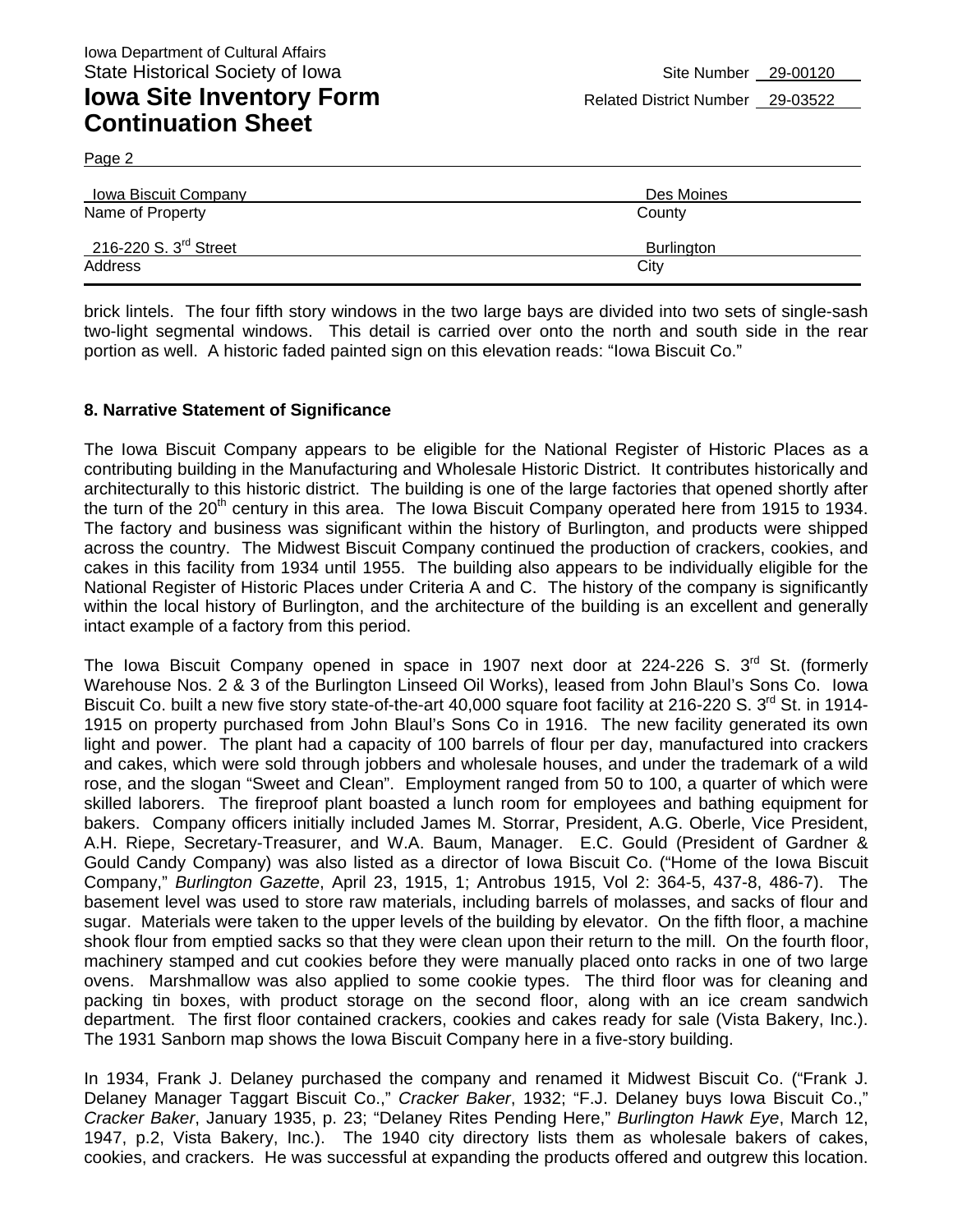Page 3

| Iowa Biscuit Company    | Des Moines |  |  |
|-------------------------|------------|--|--|
| Name of Property        | County     |  |  |
| 216-220 S. $3rd$ Street | Burlington |  |  |
| Address                 | City       |  |  |

He died in 1947 as the new plant was under construction in West Burlington. His sons, Richard and Frank, continued the business at this both locations ("Midwest Biscuit Company," *Burlington Hawk-Eye,*  July 4, 1976, sec 4, p 7). The Midwest Biscuit Company continued to own the building at 216-220 S. 3<sup>rd</sup> Street until 1954. Based on the 1952 Sanborn Insurance Map, it appears that Midwest Biscuit may have leased out storage and/or office space in the S. 3<sup>rd</sup> St. building to Hedrick Motor Transfer Lines for some of the period. A one-story addition has been constructed on the south side of the building, noted as a motor freight station. No separate listings appear in the city directories for this section of the building (224-226), so it appears to have functioned solely as an addition to the larger building. City directory listings continue to list Midwest Biscuit here through 1955.

By 1956, operations of the Midwest Biscuit Company appear to have moved to West Burlington. The company continued to operate at 3000 Mt. Pleasant Street in 1976. In 1979, Lance, Inc. acquired the Midwest Biscuit Company, eventually changing the name to Vista Bakery in 1995. Production continues today at the 313,000 square foot West Burlington plant, producing its own Vista brand of baked goods, and private label cookies and crackers for 20 to 30 retailers and wholesalers throughout North America. In 2000, production reached 165 million pounds (nearly double the production in 1995).

National Research Bureau, a small business information publishing company, acquired the building in 1956, and continued to operate in the building until 1983. National Research Bureau operated simultaneously out of several buildings around Burlington, and the S. 3<sup>rd</sup> St. building was not its main office. An advertisement for the company in the *Burlington Hawk-Eye* on July 10, 1962 (page 80) notes the main office at 424 N.  $3^{rd}$  Street. They had operated in Burlington since 1945 and grown to 250 employees since then. Their divisions included National Lithograph Co, Delta Press, M.P. Brown & Co, National Bank Printing Co, and Farm Credit Association. They printed large volumes of promotional materials. Several other small businesses leased space in the building from National Research Bureau, including American News Co., Brayton Chemicals, Inc. (janitorial supplies and insecticides), National Lithograph, Inc., Delta Press, Inc., and National Mailers, Inc.

In 2002, the Des Moines County Public Defenders office opened on the first floor of the building, and the upper floors remain vacant.

#### **9. Major Bibliographical References**

Antrobus, Augustine M. *History of Des Moines County Iowa and Its People.* Chicago, IL: S.J. Clarke Publishing Company, 1915.

*Burlington Hawk-Eye,* various articles and dates. On microfilm at the Burlington Public Library.

City Directories, Burlington, Iowa, various dates. On microfiche at the Burlington Public Library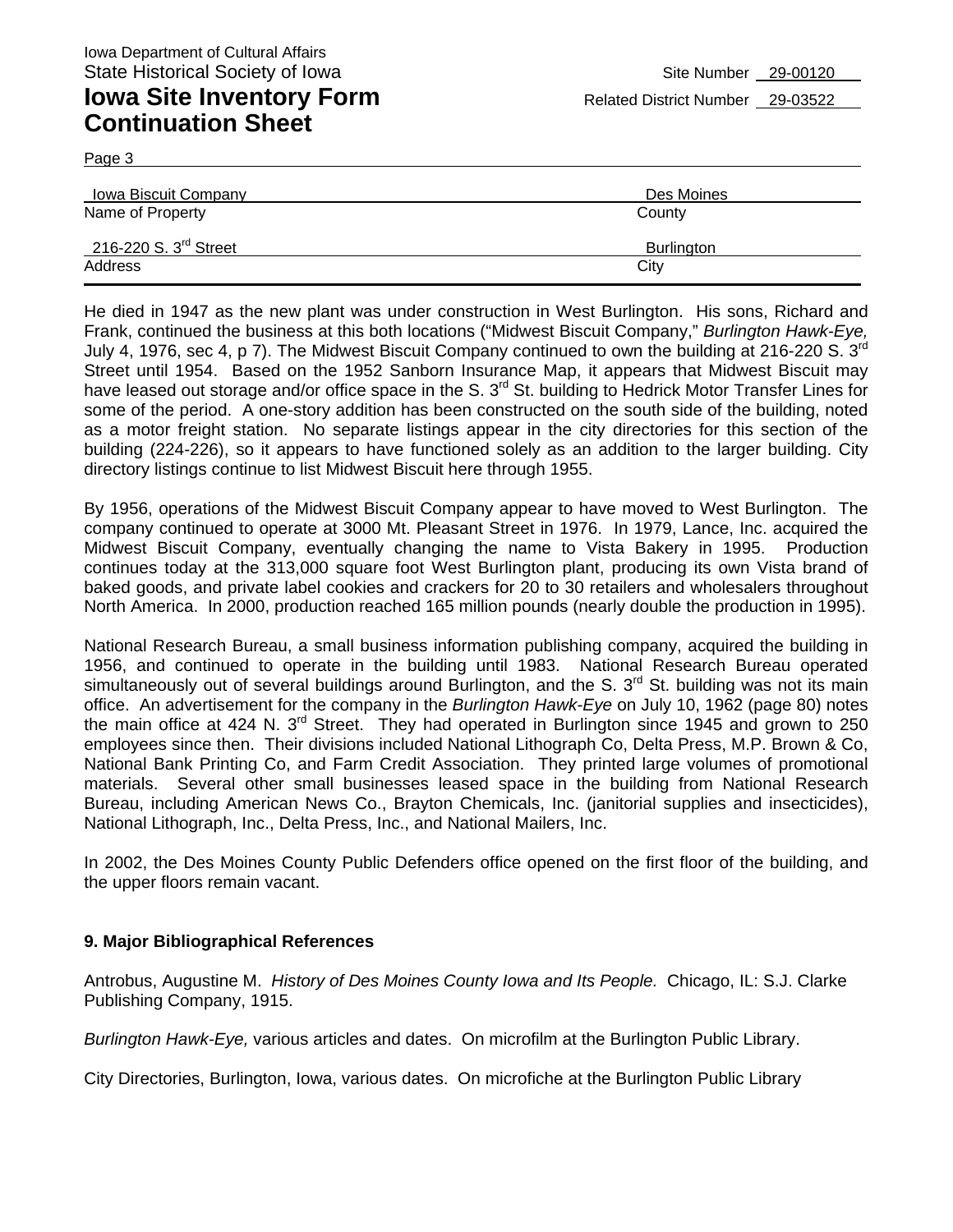Page 4

| Iowa Biscuit Company              | Des Moines        |  |  |
|-----------------------------------|-------------------|--|--|
| Name of Property                  | County            |  |  |
| 216-220 S. $3^{\text{rd}}$ Street | <b>Burlington</b> |  |  |
| Address                           | City              |  |  |

Newspaper articles:

"Home of the Iowa Biscuit Company," *Burlington Gazette*, April 23, 1915, 1.

- "Iowa Biscuit Company Closed Until March: Has used "quota" of 70 per cent flour for month of February: scarcity of substitutes discussed at meeting of price-fixing committee," *Burlington Hawk Eye*, February 22, 1918, p. 10.
- "Win Boxes of Cakes: George Morris writes about the Iowa Biscuit Company: Bertram Robinson and Edward L. Nichaus also awarded prizes – essays on Y.M.C.A. tours," *Burlington Hawk Eye*, May 16, 1918.
- "Frank J. Delaney Manager Taggart Biscuit Co.," *Cracker Baker*, 1932
- "F.J. Delaney buys Iowa Biscuit Co.," *Cracker Baker*, January 1935, p. 23
- "Delaney Rites Pending Here," *Burlington Hawk Eye*, March 12, 1947, p.2.
- "Midwest Biscuit Company," *Burlington Hawk-Eye,* July 4, 1976, sec 4, p 7
- "Midwest Biscuit Co. to be Sold," *Burlington Hawk Eye*, July 17, 1979, p. 3A.
- "Lance plans purchase of assets of Midwest Biscuit for cash," *Milling & Baking News*, July 24, 1979, p.8.
- "Midwest Biscuit sale complete," *Burlington Hawk Eye*, November 6, 1979, p. 10.
- "New name for bakery," *Burlington Hawk Eye*, July 30, 1995.
- "Vista Bakery launches new era in Burlington," *Burlington Hawk Eye*, January 7, 1996.
- "National Research is sold," *Burlington Hawk Eye*, January 27, 1970.

Sanborn Map Company. "Burlington, Iowa," Fire Insurance Maps. New York: Sanborn Map Company, 1886, 1892, 1900, 1931, 1952.

Transfer books, Des Moines County Auditor's Office, Burlington, Iowa

Vertical files, Burlington Public Library, Burlington, Iowa. Includes business files for Midwest Biscuit Co. and National Research Bureau.

Vista Bakery, Inc., answers.com website, accessed February 2010.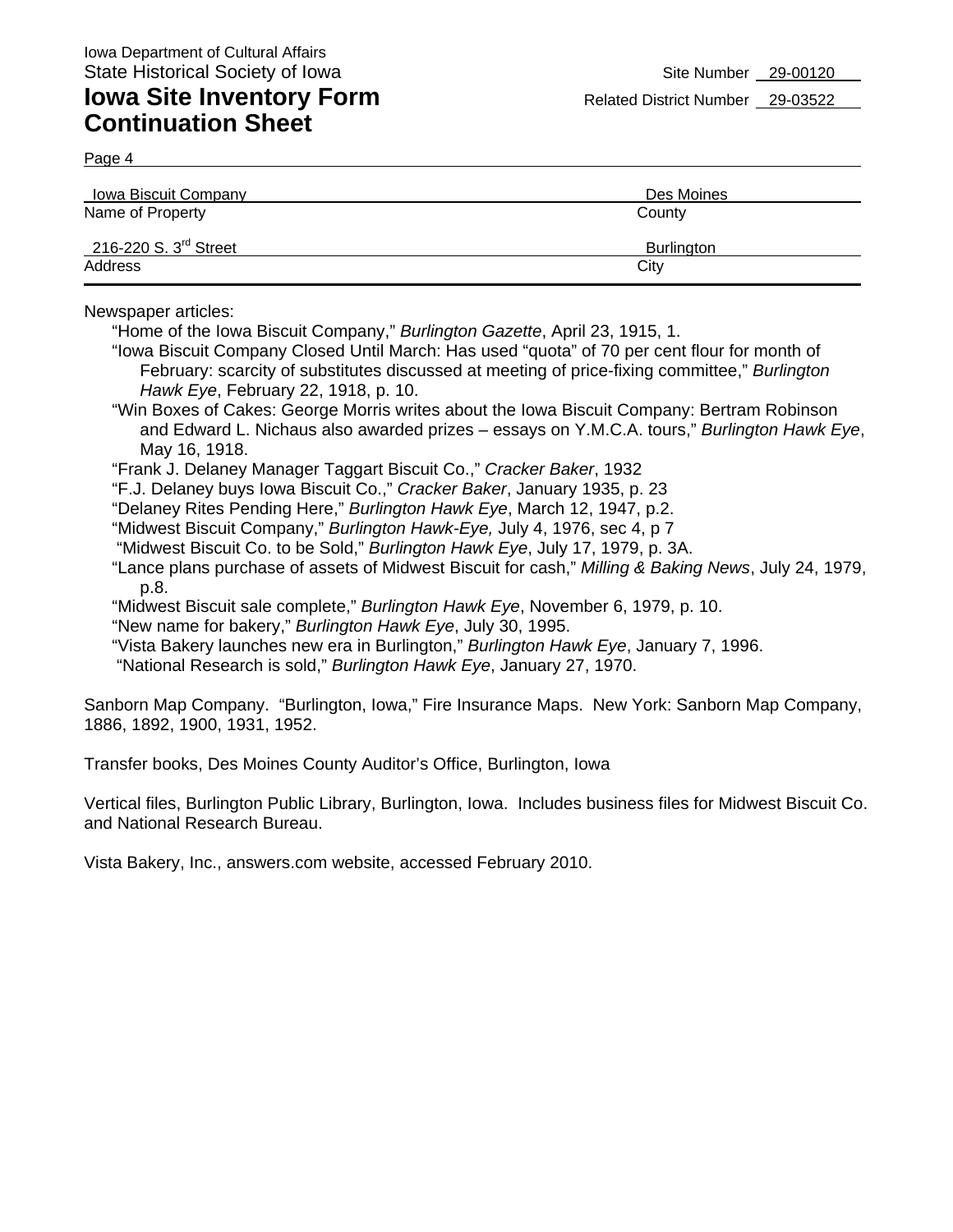Page 5

| Iowa Biscuit Company              | Des Moines |  |  |
|-----------------------------------|------------|--|--|
| Name of Property                  | County     |  |  |
| 216-220 S. $3^{\text{rd}}$ Street | Burlington |  |  |
| Address                           | City       |  |  |

### **Location map**



**Building plan (from assessor's website)** 

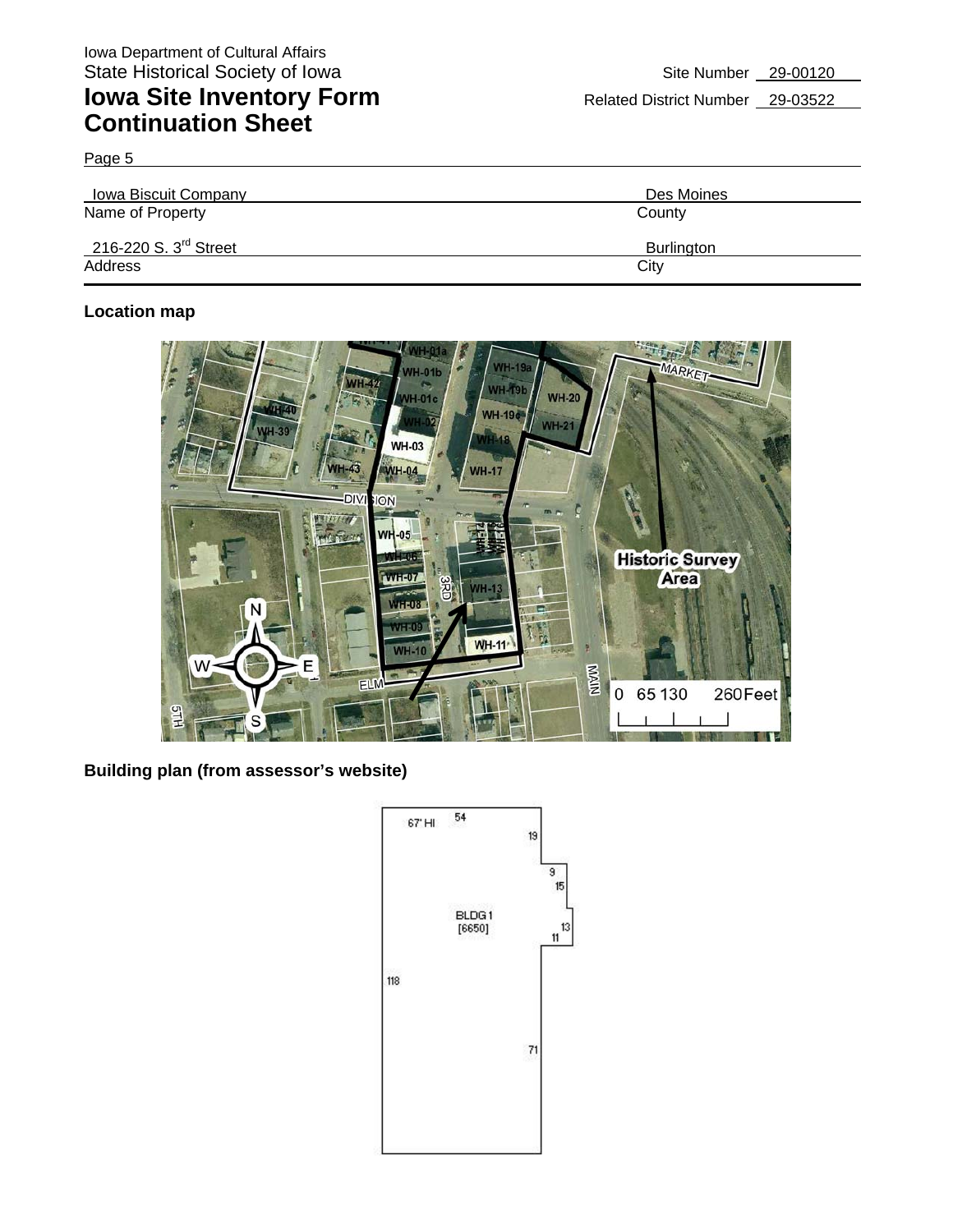Page 6

| <b>Iowa Biscuit Company</b>       | Des Moines |  |  |
|-----------------------------------|------------|--|--|
| Name of Property                  | County     |  |  |
| 216-220 S. 3 <sup>rd</sup> Street | Burlington |  |  |
| Address                           | City       |  |  |

### **Photographs (digital images)**



**Building, looking northeast November 2, 2009 R.L. McCarley**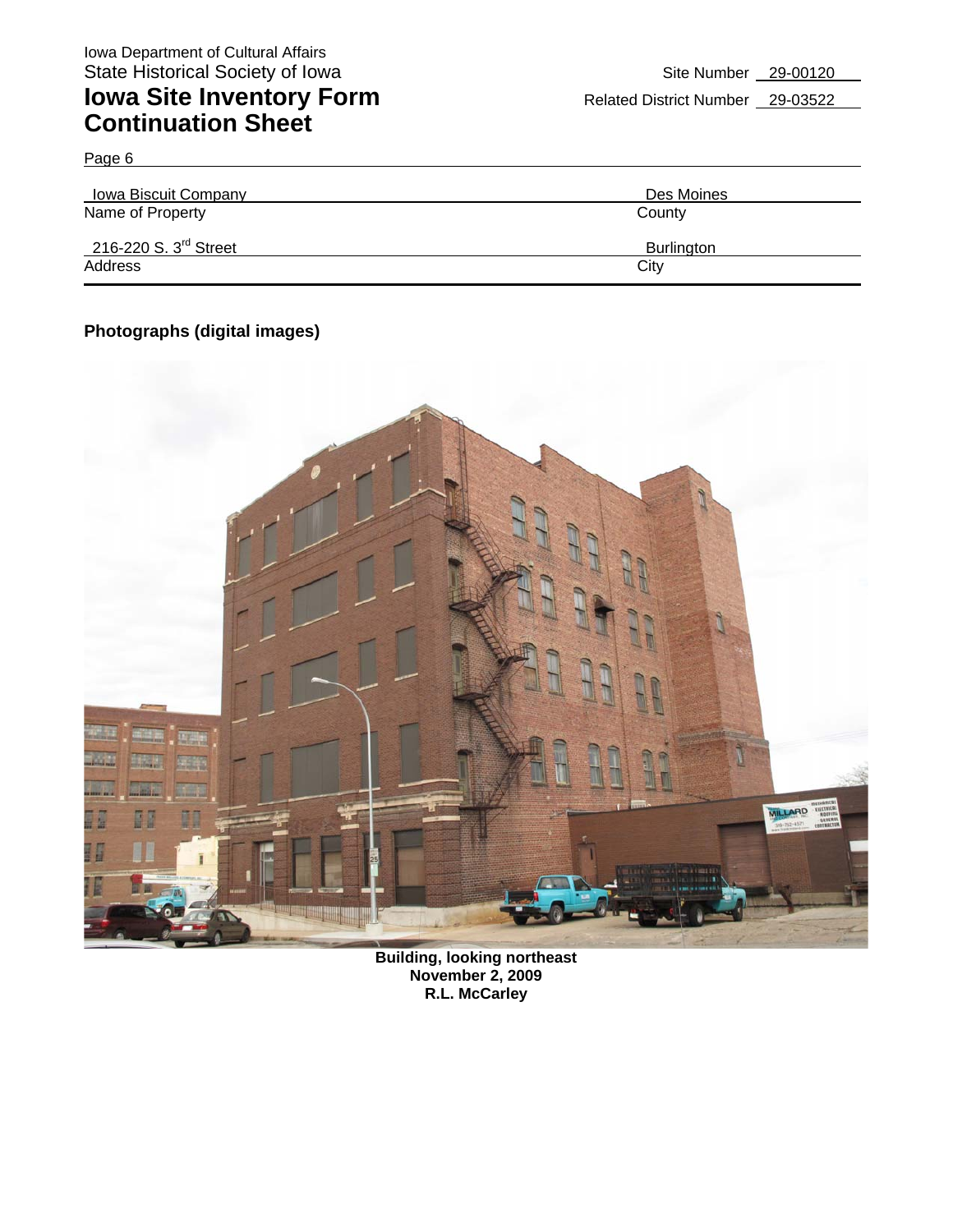Page 7

### **Iowa Site Inventory Form** Related District Number 29-03522 **Continuation Sheet**

| Iowa Biscuit Company    | Des Moines        |  |  |
|-------------------------|-------------------|--|--|
| Name of Property        | County            |  |  |
| 216-220 S. $3rd$ Street | <b>Burlington</b> |  |  |
| Address                 | City              |  |  |



**Façade of building, looking east November 2, 2009 R.L. McCarley**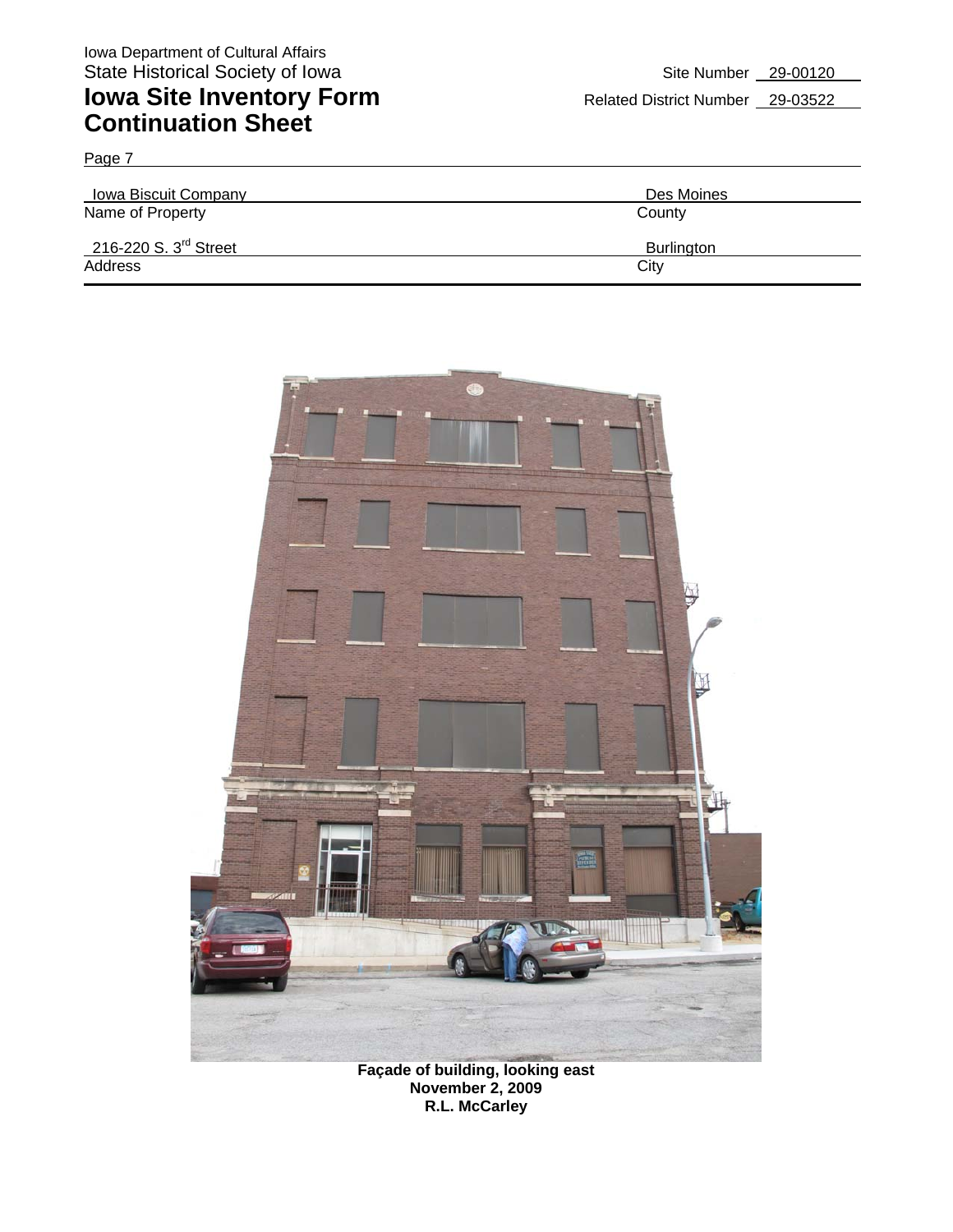| <b>Iowa Biscuit Company</b>       | Des Moines |  |  |
|-----------------------------------|------------|--|--|
| Name of Property                  | County     |  |  |
| 216-220 S. 3 <sup>rd</sup> Street | Burlington |  |  |
| Address                           | City       |  |  |



**Detail of IBC logo on façade of building, looking east November 2, 2009 R.L. McCarley**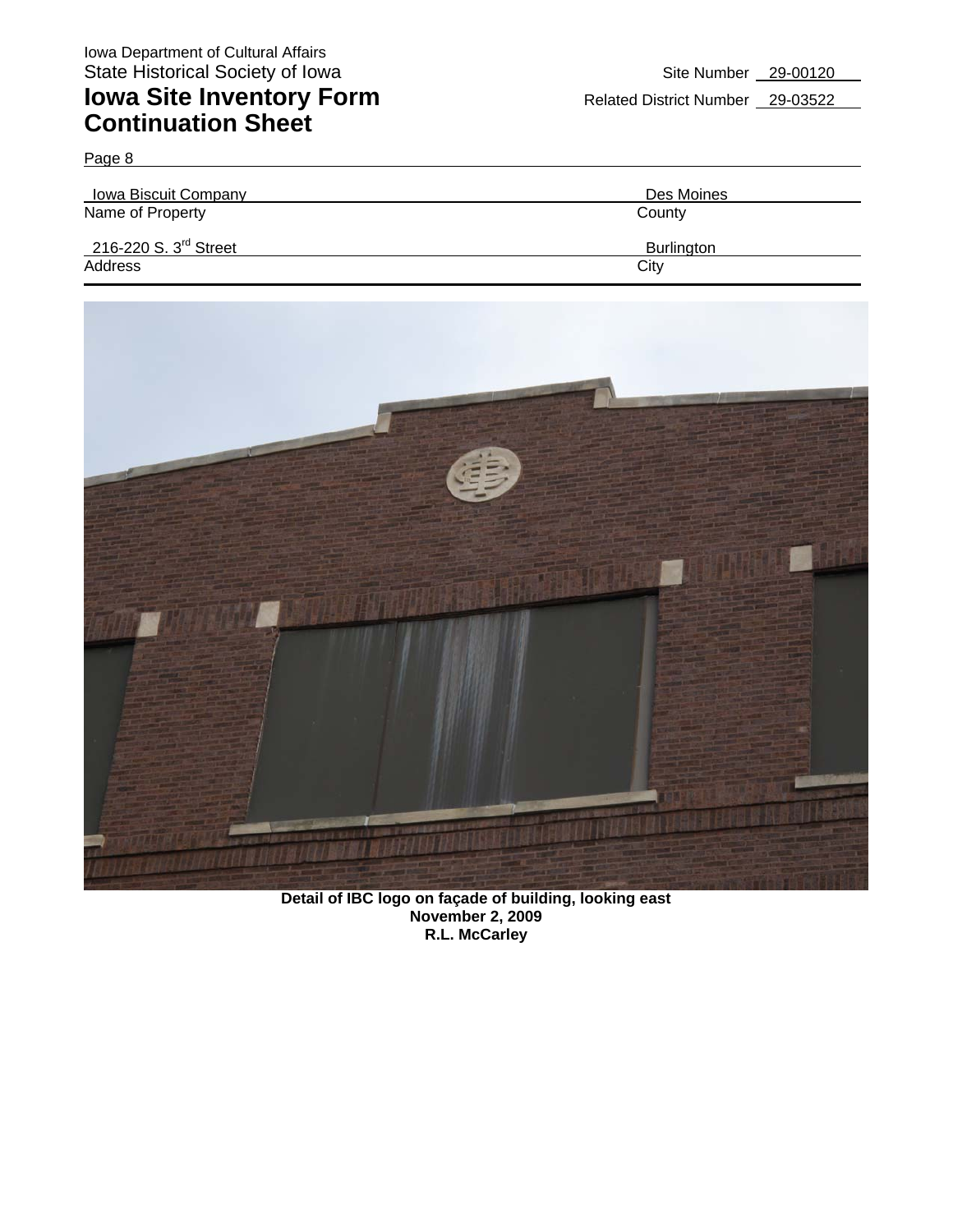Page 9

| Iowa Biscuit Company              | Des Moines |  |  |
|-----------------------------------|------------|--|--|
| Name of Property                  | County     |  |  |
| 216-220 S. $3^{\text{rd}}$ Street | Burlington |  |  |
| Address                           | City       |  |  |



**North elevation of building, looking south November 2, 2009 R.L. McCarley**